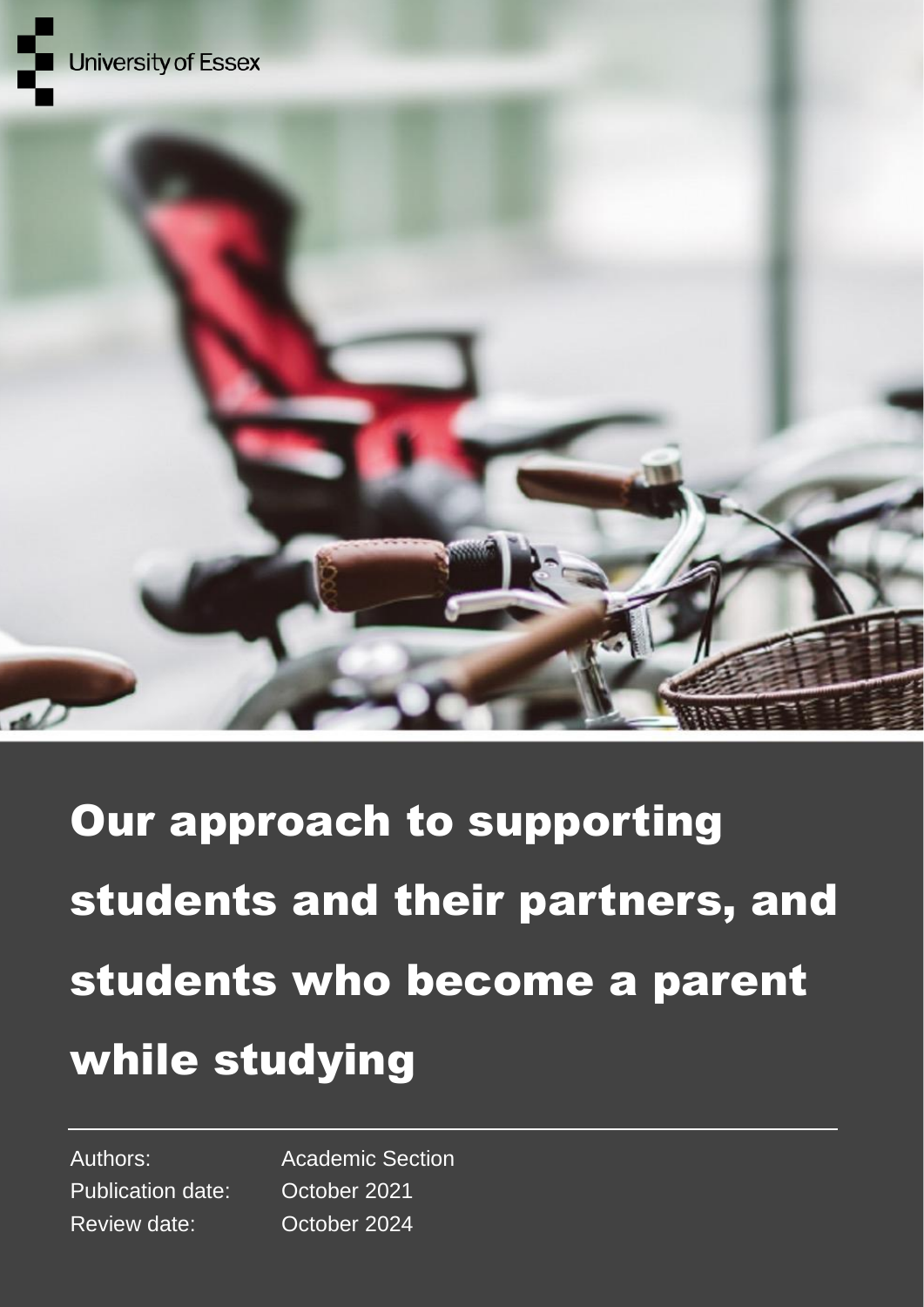# Table of Contents

| <b>Introduction</b>                                           | 1            |
|---------------------------------------------------------------|--------------|
| <b>Policy Statement on Equality, Diversity and Inclusion</b>  | $\mathbf{2}$ |
| <b>Principles</b>                                             | 3            |
| <b>Section 1: Guidance for students</b>                       | 4            |
| <b>Section 2: Guidance for departmental staff</b>             | 9            |
| <b>Section 3: General information for students</b>            | 12           |
| Section 4: External support services and additional resources | 15           |
| <b>Appendix A</b>                                             | 16           |
| <b>Policy information</b>                                     | 18           |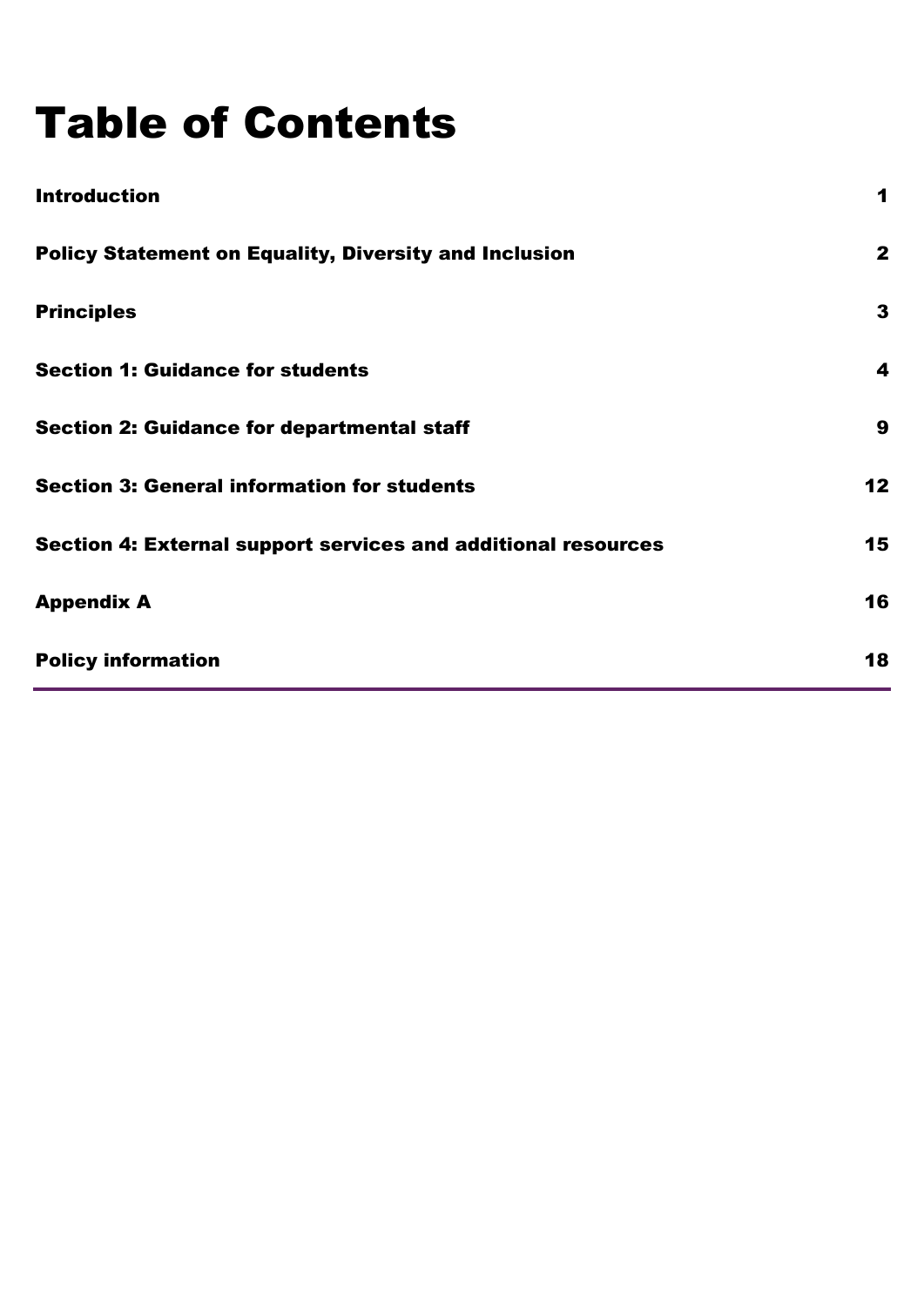# Introduction

This document sets out the University's approach to supporting current and prospective students who are pregnant or have young children, students whose partner becomes pregnant and students who adopt or have a baby through a surrogacy agreement. It is a resource for current and prospective students and for staff supporting these students and is primarily focused on study-related matters. Further information, advice and guidance on topics such as where to purchase a pregnancy test on campus and financial options to support you once you know you are pregnant, are contained within the [Medical support and Healthcare webpages.](https://www.essex.ac.uk/student/healthcare#pregnancy)

We are an inclusive community and this guidance applies to everyone including lesbian, gay, bi and trans students and same-sex couples as well as heterosexual individuals and couples.

Our 'Approach to supporting pregnant students and their partners, and students who become a parent while studying' is one of a suite of documents that sets out how we aim to create an inclusive environment in which all students feel safe and supported. Other related documents include our [Athena](https://www.essex.ac.uk/staff/diversity-and-inclusion/awards-and-applications)  [SWAN Bronze Institution Action Plan,](https://www.essex.ac.uk/staff/diversity-and-inclusion/awards-and-applications) which focuses on our commitment to gender equality more broadly, [our Zero Tolerance Approach to Harassment and Bullying',](https://www.essex.ac.uk/staff/diversity-and-inclusion/zero-tolerance-of-harassment-and-bullying) our [Equality, Diversity and](https://www.essex.ac.uk/staff/diversity-and-inclusion/equality-and-diversity-policy-and-strategy)  [Inclusion Policy](https://www.essex.ac.uk/staff/diversity-and-inclusion/equality-and-diversity-policy-and-strategy) and our [Code of Student Conduct.](https://www.essex.ac.uk/student/values/code-of-student-conduct)

People and Culture and the Student Wellbeing and Inclusivity Service developed this document in collaboration with the Students' Union, incorporating feedback from students.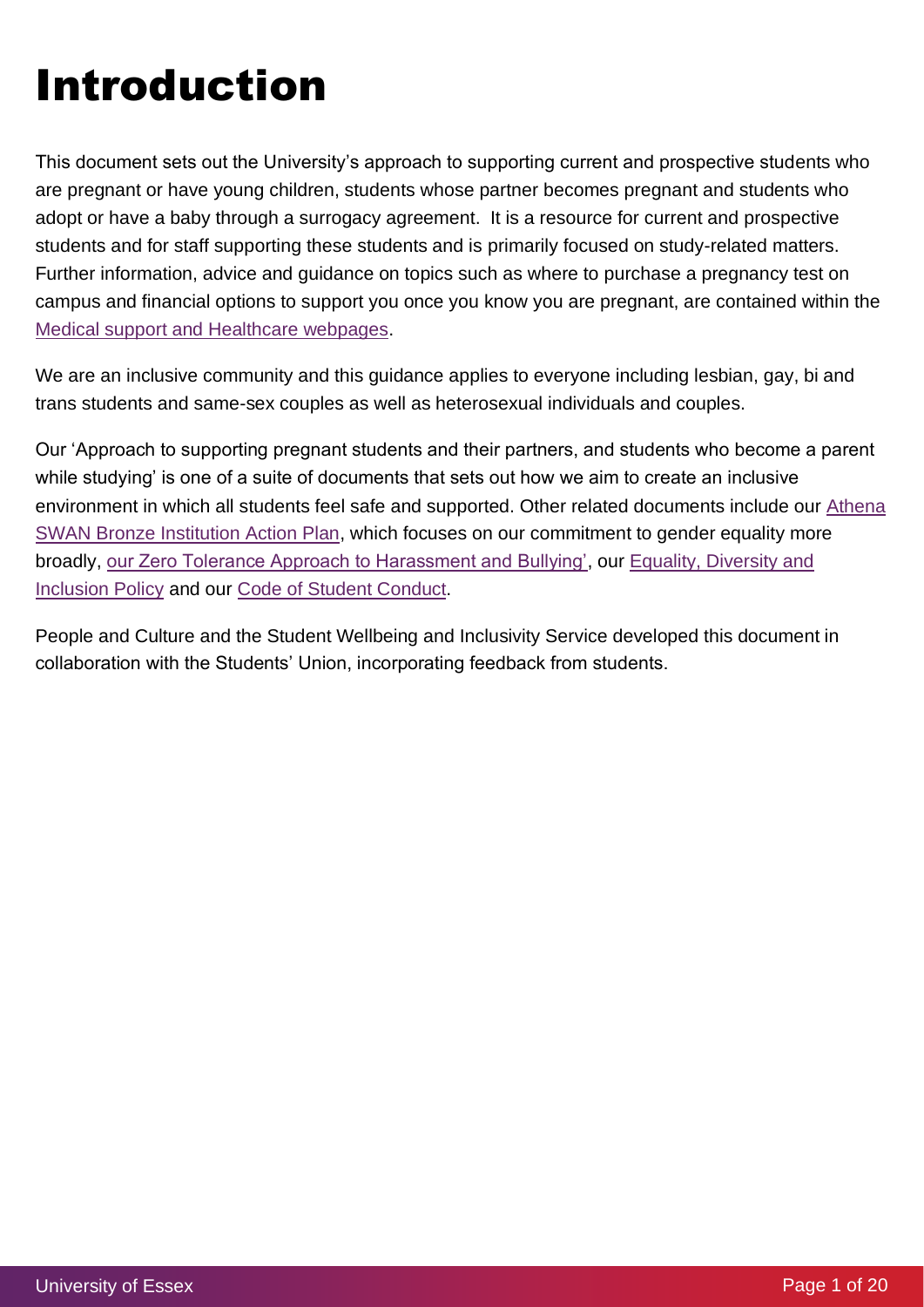# Policy Statement on Equality, Diversity and Inclusion

The University of Essex fosters good relations between people who share a relevant protected characteristic and those who do not, celebrates diversity, challenges inequality and is committed to nurturing an inclusive and diverse community that is open to all who have the potential to benefit from membership of it, and which ensures equality of opportunity for all its members. We expect all our campus communities, employees, workers, contractors, students, invitees and visitors to be treated, and to treat others, with dignity and respect. We have a zero-tolerance approach to discrimination, harassment and bullying. Zero tolerance means that (i) we will take action and (ii) the action will be proportionate to the circumstances of the case.

We are committed to meeting our obligations under the Equality Act 2010, which requires the University show no discrimination as required by law on account of age, disability, gender reassignment\*, marriage and civil partnership, pregnancy and maternity, race, religion or belief, sex, and sexual orientation. The University will always act lawfully and this may include taking action to support people with particular protected characteristics, including disability and sex. In addition to its obligations under the EA, the University shall adopt policies, practices, and procedures that define expected standards of behaviour and specify any additional characteristics, beyond those required by law, to which protection is provided, for example, in relation to political belief, social background and refugee status.

\*The University's policies, practices and procedures specifically extend to all gender identities including trans, non-binary and gender non-conforming people.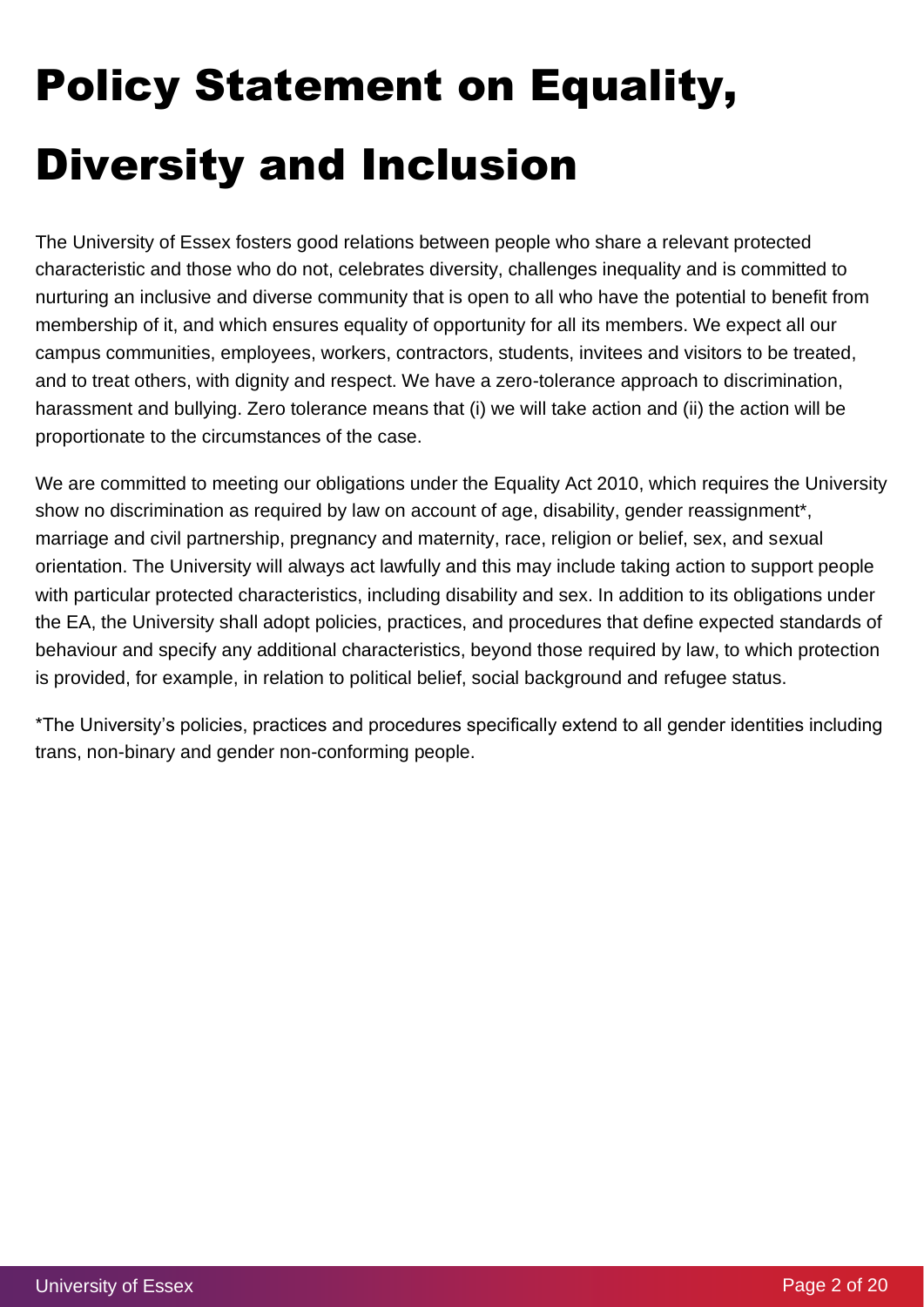# Principles

The way in which the University supports students who are pregnant or have young children, students whose partner becomes pregnant and students who foster/adopt or have a baby through a surrogacy agreement is based on five key principles:

- 1. Taking an individualised approach: Support will be tailored to each student's needs and circumstances
- 2. **Ensuring maximum flexibility**: Staff will be as flexible as possible in facilitating continued learning whilst maintaining a high-quality and safe environment for all students
- 3. **Being sensitive and proactive**: Support will be non-judgemental and offered regularly
- 4. Prioritising health and wellbeing: The mental and physical health of pregnant students and their unborn child will be prioritised at all times
- 5. Respecting confidentiality: Information shared with a member of staff by a student will be shared on a need-to-know basis and in line with the student's wishes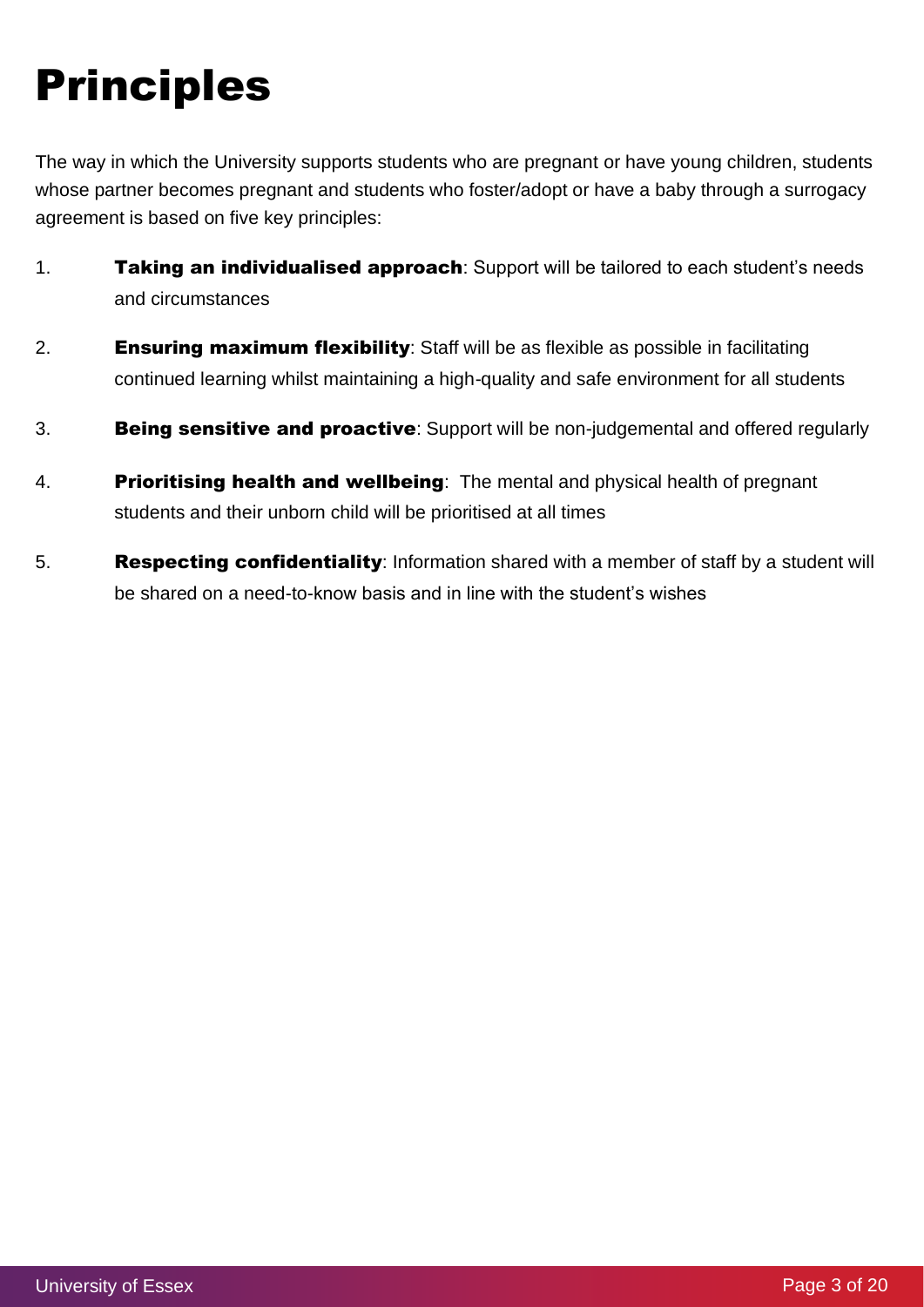# Section 1: Guidance for students

We want all pregnant students, and those who become a parent while studying, to feel welcome and confident that the University understands what it means to be pregnant whilst studying or being a student with young children and that our people and processes recognise that every journey into parenthood is unique.

# Notifying the University that you are pregnant, fostering/adopting or having a baby through a surrogacy agreement

You are encouraged to let a member of University staff know that you are pregnant, have been matched for adoption or having a baby through a surrogacy agreement as soon as possible. We have a specific duty of care for pregnant students but we can only provide you with the relevant information if you have told us about it. In order for us to support you as an individual, we encourage you to have that two-way conversation with us.

This is particularly important if you are taking a course, or embarking on a placement or fieldwork, that has the potential to expose you and/or your unborn baby to significant risk. Potential risks include being exposed to chemicals or being required to undertake strenuous activity.

You can talk to a member of staff in your department or you can contact the Student Wellbeing and Inclusivity Service (SWIS). You should go to whoever you feel most comfortable talking to and can expect them to be sensitive to your needs.

# Named departmental contact or Student Wellbeing and Inclusivity Service (SWIS) caseworker

You can request a member of staff in your department or a member of SWIS to become your 'first point of contact'. You should go to whoever you feel most comfortable talking to and can expect them to be sensitive to your needs. Their role is to advise on the support, facilities and services available to you at the University. They will be both responsive to your needs and proactive in checking in with you throughout your pregnancy. They can inform relevant members of staff on your behalf and make sure that you have a risk assessment.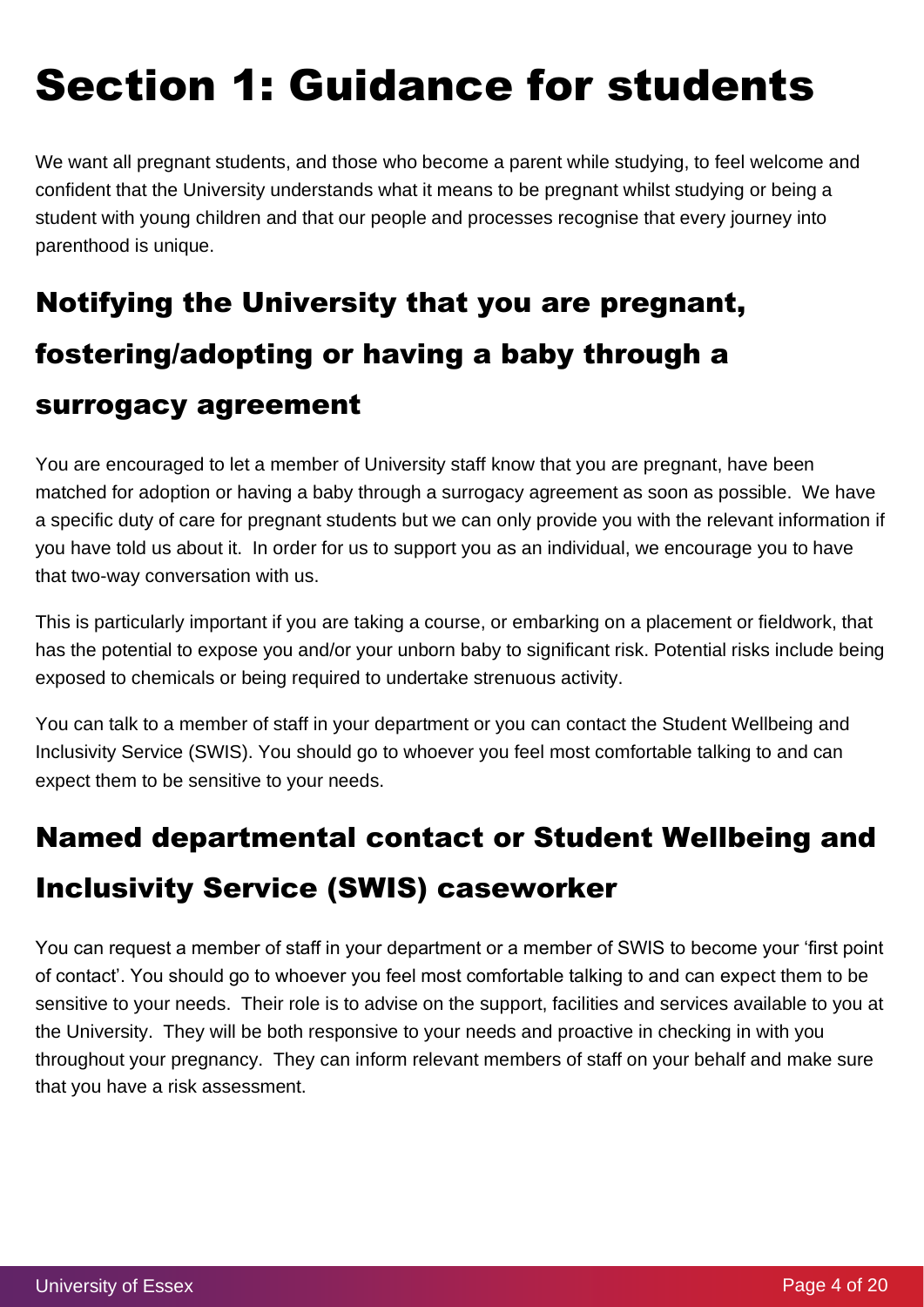# **Confidentiality**

Whoever you speak to will treat the information you give them as confidential. This means that the information you have shared will not be shared with anyone else without your consent. The only exception to this is if a member of staff has concerns about your health and wellbeing. If a member of staff breaches confidentiality on this basis, you will be informed.

## Looking after your health and wellbeing

You have a right to study in an environment that is safe for you and your baby and your mental and physical health whilst you are pregnant, within 6 months of giving birth (known as 'maternity') and whilst you are breastfeeding is therefore of paramount importance. To help the University assess possible hazards or risks to your health and wellbeing and that of your baby, you will need to complete a [risk](https://www.essex.ac.uk/student/healthcare/pregnancy-and-your-studies)  [assessment form,](https://www.essex.ac.uk/student/healthcare/pregnancy-and-your-studies) together with a member of staff in your department. This will be done within two weeks of you informing a member a staff you are pregnant or of returning to study after having a baby in the last 6 months. If any risks are identified, we will put in place measures to manage those risks.

You will also need to complete a [pregnancy and maternity support plan](https://www.essex.ac.uk/student/healthcare/pregnancy-and-your-studies) with your first point of contact. This plan helps guide discussions with you during your pregnancy and maternity period and will be reviewed regularly to ensure that any measures put in place to mitigate risk are working effectively and to make adjustments as necessary.

Measures may include an informal flexible study arrangement, for example, permitting a lower level of attendance at lectures/classes/seminars. We will be as flexible as possible and will prioritise your individual circumstances, but the level of flexibility may be restricted by, for example, the structure and content of your course or the requirements of professional bodies.

If you wish to speak to an adviser about your emotional wellbeing whilst pregnant you can contact [SWIS](https://www.essex.ac.uk/student/mental-and-emotional-health/mental-and-emotional-health-support) via the Student Services Hub.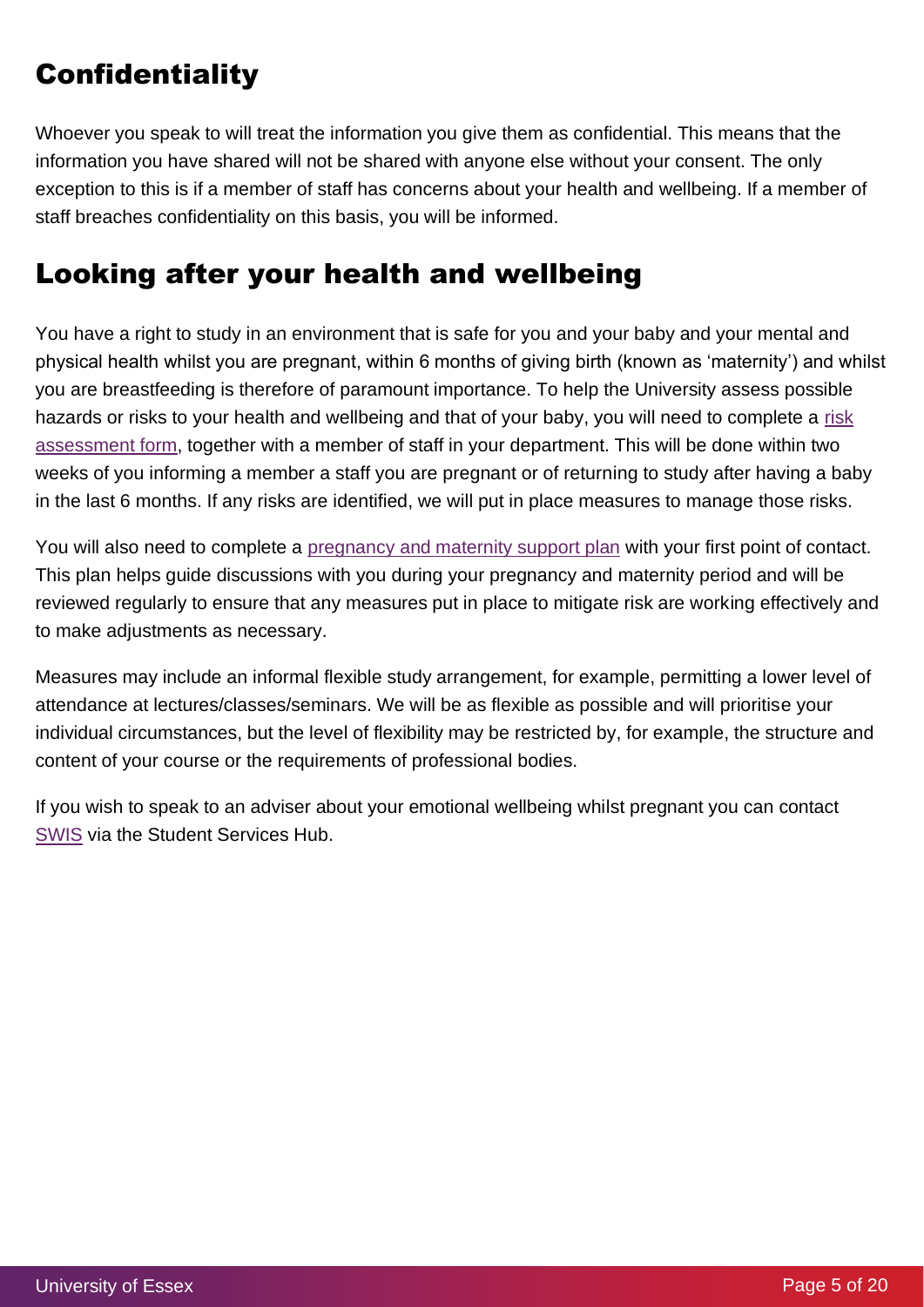# Attending antenatal, pre-adoption/fostering or fertility treatment appointments

You will have a number of medical appointments during your pregnancy or fertility treatment and it is important that you attend these. Wherever possible, you should try to schedule appointments outside of scheduled teaching or at the start or end of the placement working day.

If you choose to enrol in antenatal classes to help you prepare for your baby's birth you can take reasonable time off to attend. Once you know when the classes will be, you should inform your tutors if you foresee a clash with teaching events.

If you are adopting/fostering a child you can take reasonable time off to attend pre-adoption/fostering appointments or antenatal appointments.

If attending antenatal, fertility or pre-adoption appointments affects your study in any way, you should discuss with your first point of contact how we might facilitate you to catch up.

If your partner is pregnant or undergoing fertility treatment or you are having a baby through a surrogacy agreement you may wish to attend antenatal/medical appointments with your partner/the baby's other parent. If this means you will miss time in a lecture, class, seminar or placement you should discuss the implications of this with a member of staff in your department as soon as possible. We will make every effort to be as flexible as possible to allow you to attend these appointments.

## Other pregnancy-related absence

You may need to take time off your study for reasons related to being pregnant. If this is the case, you should be aware of the options and their implications for you.

For any absences from teaching events you should follow the usual absence procedures by completing the [online form](https://www1.essex.ac.uk/myessex/AbsenceFromTeaching.aspx) 

The [Periods of Extended Absence page](https://www.essex.ac.uk/student/attendance-and-engagement/extended-absence) has details about what you need to do if you are absent from teaching for more than ten days and what to consider if you are thinking about taking a break from your studies (intermitting). Before deciding if an intermission is the best course of action for you, please discuss this with your first point of contact.

You should be aware that if you are unable to meet the normal requirements of your programme of study for more than six consecutive weeks it may be necessary for you to consider intermission, unless you obtain permission to do so.

It is particularly important that you seek advice if you are a research student or an international student as intermitting may affect things such as the terms and conditions of your funding arrangements or your immigration status.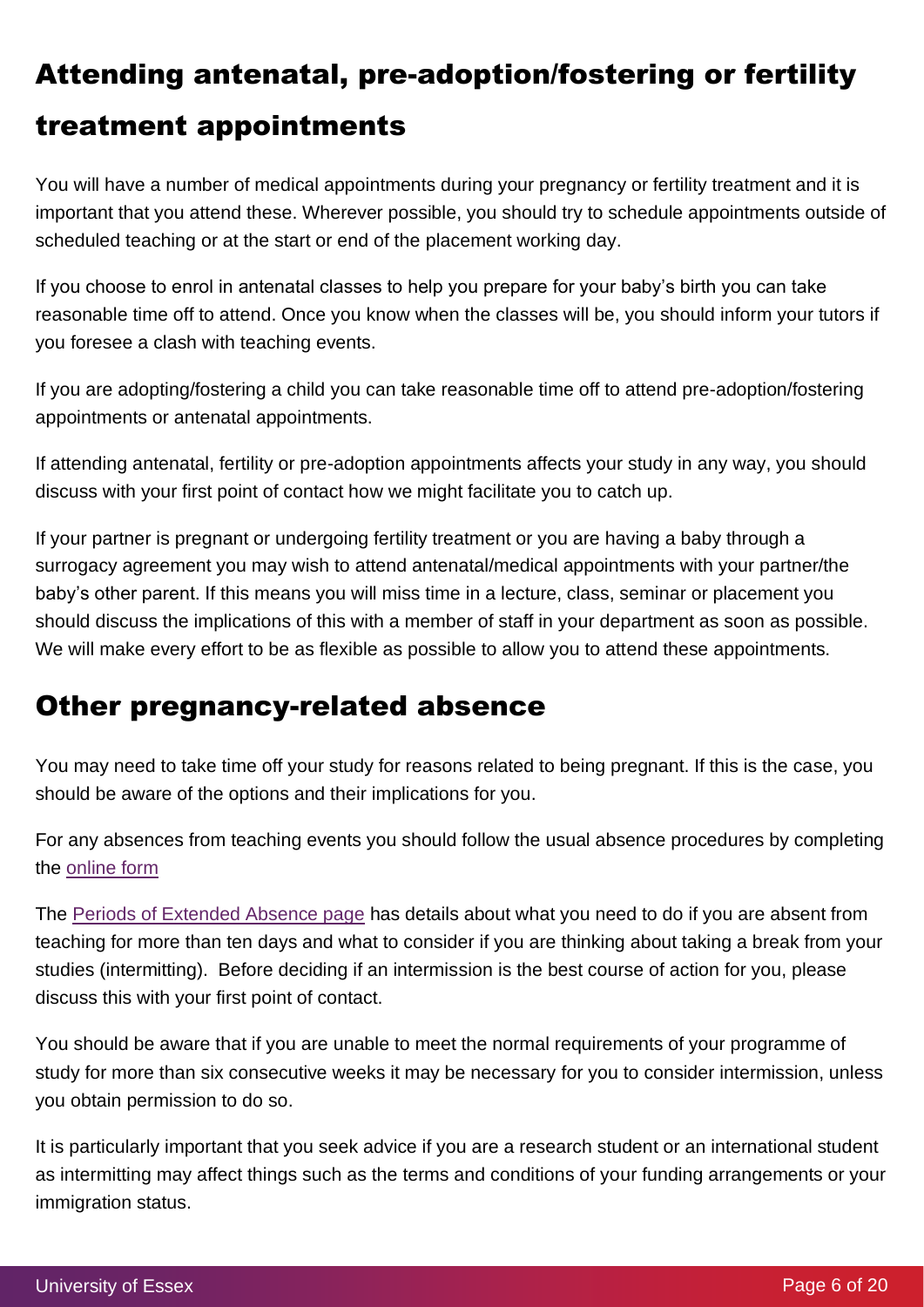## Assessments and examinations

You are encouraged to complete your assessed work and sit your examinations whilst you are pregnant or in your maternity period. The SWIS may be able to put adjustments in place for exams and you are encouraged to contact them as soon as possible to discuss the options.

If you are concerned about sitting your exams or meeting assessed coursework deadlines, you should discuss this with your first point of contact in order to explore your options.

During your pregnancy or in your maternity period the [late submission procedure](https://www1.essex.ac.uk/students/exams-and-coursework/late-submission.aspx) is still available to you and if you feel that your performance in any form of assessment has been impacted detrimentally you can submit an application for [extenuating circumstances.](https://www1.essex.ac.uk/students/exams-and-coursework/ext-circ.aspx)

### Maternity leave

Your pregnancy and maternity support plan includes information about how much time you intend taking off your study following the birth of your baby. You can start your maternity leave at any point during your pregnancy but as a minimum, you must take two weeks leave immediately after the birth of your child.

Whilst you may not have decided the timing and duration of your maternity leave when you complete your plan, you are encouraged to consider this at an early stage and, if possible, let your first point of contact know at least 15 weeks before your due date in order for any necessary arrangements to be put in place. If your intended return to study date changes whilst you are on leave, you should also notify your first point of contact.

If you wish to take longer than 6 weeks of maternity leave during teaching time, you should discuss your options with your first point of contact.

When considering the timing and duration of your maternity leave, it is important to take into account the terms and conditions within any bursary or funding arrangements you may have.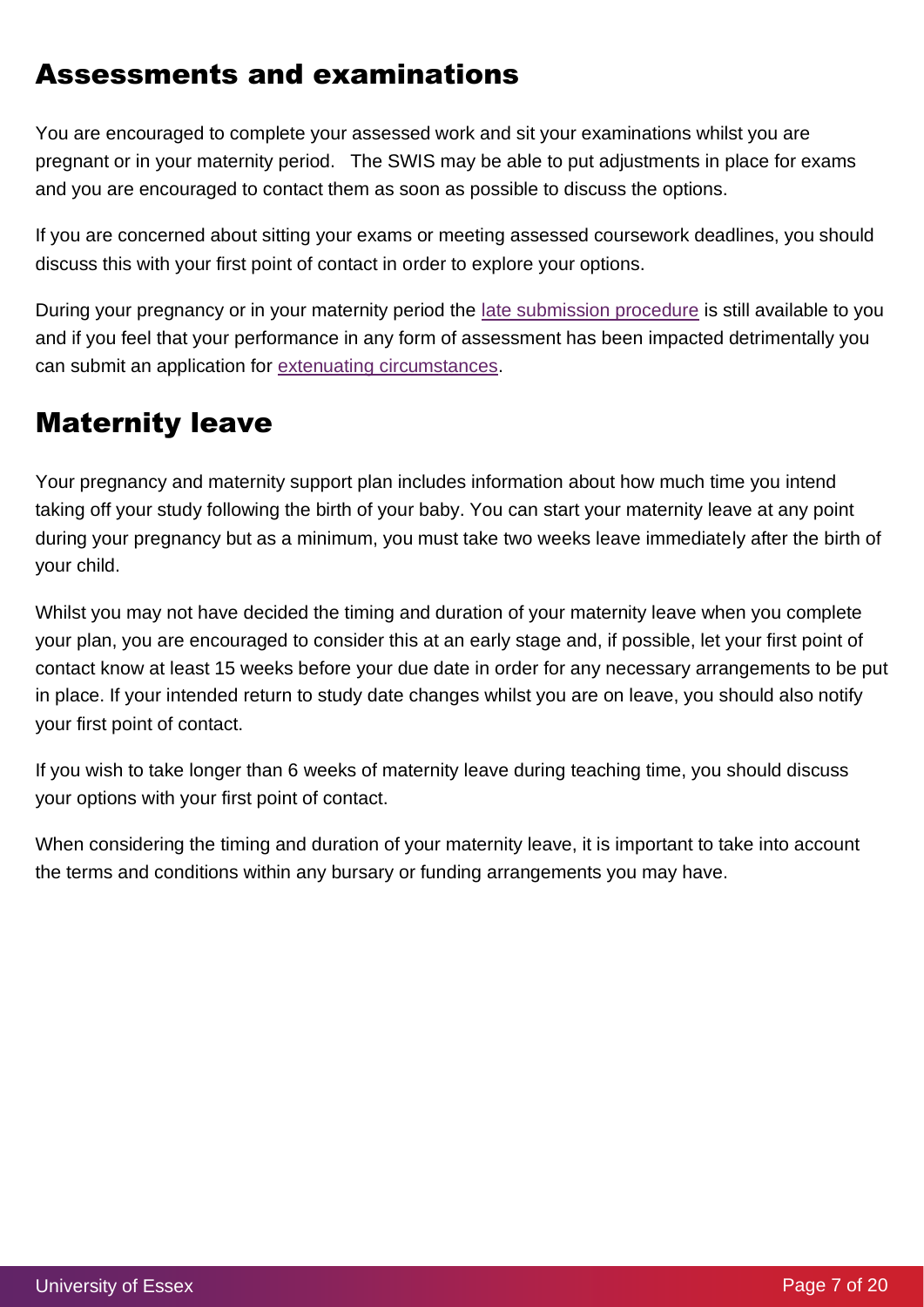# Paternity leave/maternity support leave/adoption/foster or surrogacy leave

If your partner is due to give birth whilst you are a student, you adopt or foster a child or have a baby through a surrogacy agreement you may wish to take time off your study. You are encouraged to discuss your options with your first point of contact as soon as possible, at least 15 weeks before the baby is due, if possible.

If you are jointly adopting or fostering a child, or having a baby through a surrogacy agreement with your partner, only one of you can take adoption/foster/surrogacy leave. This applies whether one or both of you are students. The other partner may be entitled to take just statutory paternity leave.

If you are planning to take family leave as described above you should always discuss this and your options with a member of your department.

## Planning for return to study

We want to ensure that when you return from a period of family leave you have everything in place to enable you to re-engage effectively in your studies.

Before going on leave, you should discuss your return to study options with your department. In addition to your personal circumstances, factors to consider include the structure and content of your course and, if appropriate, the requirements of your visa. For example, you may wish to request to change your mode of study from full-time to part-time. We will make every effort to accommodate your request to change your mode of study.

Whilst on leave you are encouraged to maintain occasional contact with your department e.g. your first point of contact or your personal tutor, so that you remain connected with the University. You will retain your student card and access to your University email account, the University's electronic resources and the Library.

If you return to study within six months of giving birth, you will continue to be entitled to support from your first point of contact. Your department may also wish to review your risk assessment.

If you return to study after your baby is six months old, you will also be offered ongoing support from your first point of contact but it will not be necessary to review your risk assessment.

Additional information for students can be found in Sections 3 and 4 and the appendix of this document.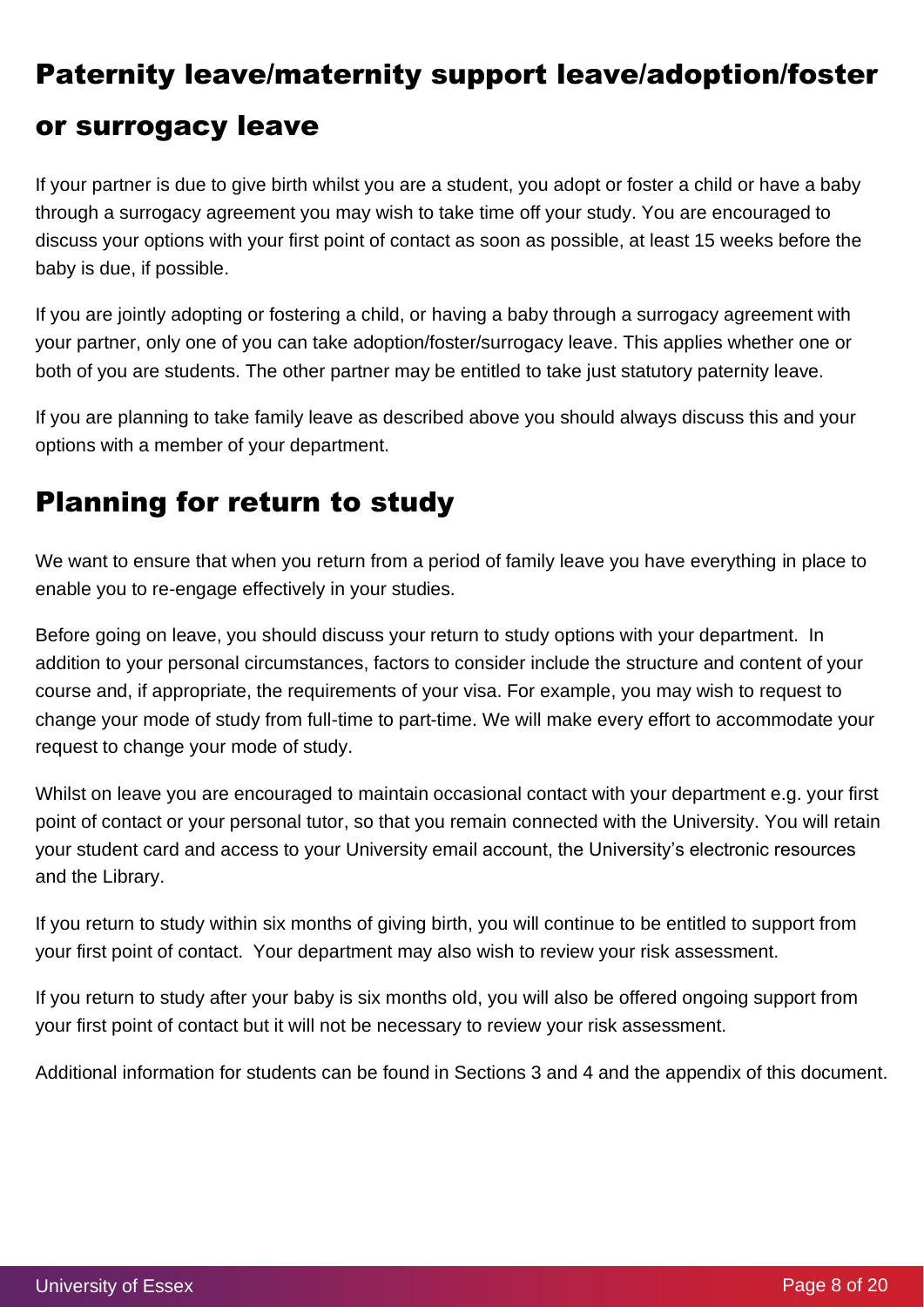# Section 2: Guidance for departmental staff

## Supporting students

#### Your responsibilities

Departmental staff supporting students who are pregnant, undergoing fertility treatment,

adopting/fostering or having a baby through a surrogacy agreement have a vital role to play in ensuring the student receives appropriate support and guidance before, during and after becoming a parent.

In supporting your student, you must follow the principles set out at the start of this document. This means that you must:

- 1. Take an individualised approach
- 2. Ensure maximum flexibility
- 3. Be sensitive and proactive
- 4. Prioritise health and wellbeing
- 5. Respect confidentiality

#### Initial disclosure

When a student discloses to you that they are pregnant, undergoing fertility treatment,

adopting/fostering or having a baby through a surrogacy agreement, you should ensure that they are aware that they can request a named departmental contact or a member of SWIS to support them. This person will become their 'first point of contact'.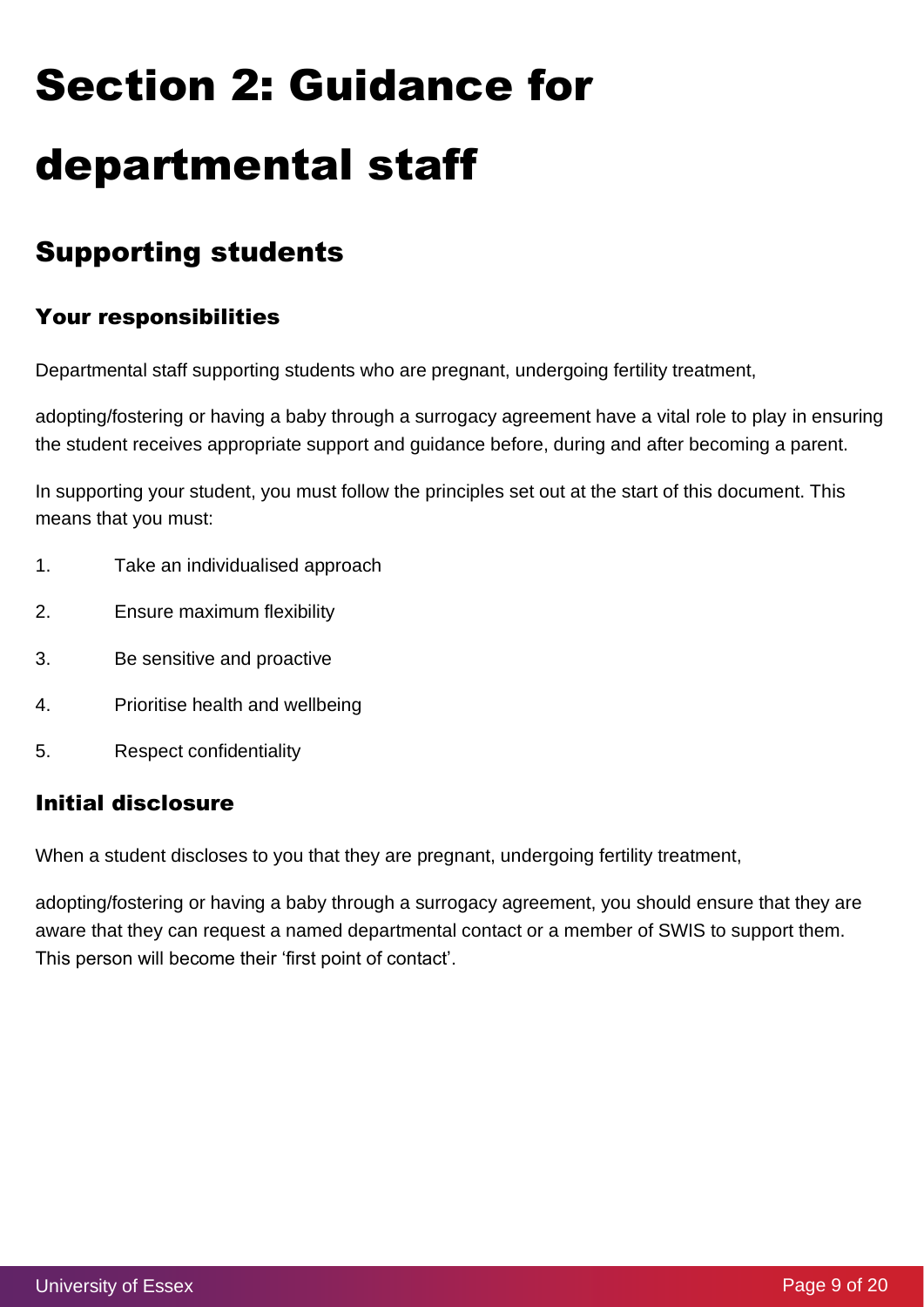#### First point of contact

If you are the first point of contact in the department for a student who is pregnant, undergoing fertility treatment, adopting/fostering or having a baby through a surrogacy agreement your role is to contribute to ensuring the study environment is conducive to their continued learning. You should ensure that:

- You familiarise yourself with the contents of this guidance and seek support or information from SWIS as required
- You arrange for a [pregnancy risk assessment](https://www.essex.ac.uk/student/healthcare/pregnancy-and-your-studies) (if appropriate) at the earliest possible opportunity. This may be carried out by yourself of another appropriate person within your department.
- You complete (if appropriate), together with the student the [pregnancy and maternity support plan](https://www.essex.ac.uk/student/healthcare/pregnancy-and-your-studies)
- You commit to contacting the student regularly throughout their pregnancy/before they take a period of family leave. Regularity of contact can be agreed between you and the student in the pregnancy and maternity support plan.
- You respect confidentiality and understand the circumstances under which this may need to be  $\blacksquare$ breached

Appendix A of this document contains a checklist for 'first point of contact' staff.

#### Conducting a pregnancy risk assessment

Before completing the risk assessment form with the student, you should familiarise yourself with the [guidance](https://www.essex.ac.uk/student/healthcare/pregnancy-and-your-studies) in order to be prepared for the discussion.

Your primary concern must be the health and wellbeing of the student and facilitating their ongoing engagement with their studies as far as possible. The risk assessment should be monitored regularly to ensure it remains fit for purpose.

#### Formulating a plan

The purpose of completing a pregnancy and maternity support plan with the student is to ensure that their needs are met during pregnancy, following birth and when they return to their studies.

The plan sets out the shared understanding of the support that has been discussed and agreed between the department/University and the student. In order to ensure that the plan remains fit for purpose you should specifically ask the student about it as part of your regular contact. You should also remind the student to let you know if anything changes with regard to the plan e.g. a change to their expected date of return to study.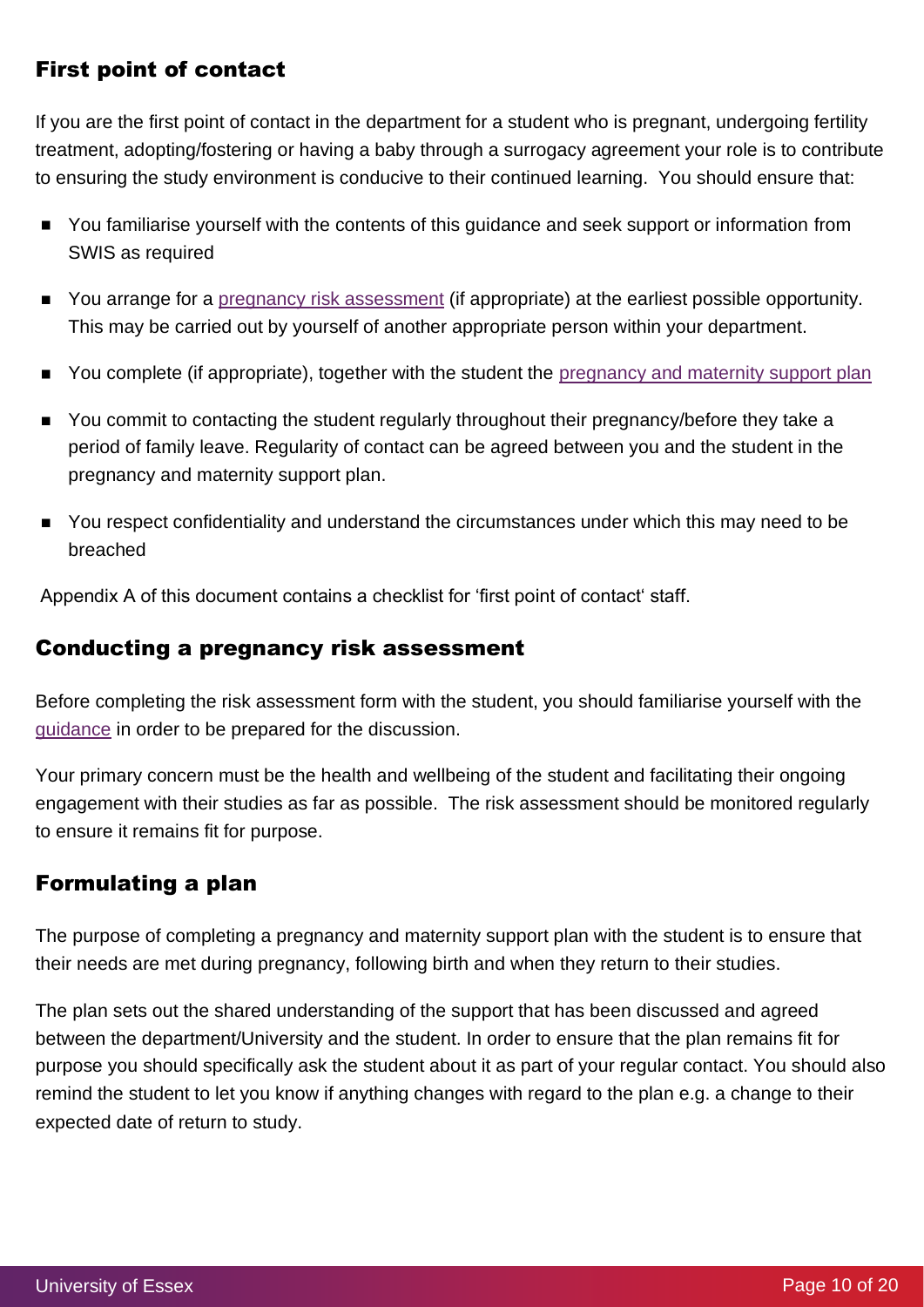#### Students studying abroad

If a student is studying abroad during their pregnancy or maternity period, you should liaise with their host institution to ensure their needs are met and to ensure their academic progress is properly managed.

#### Return to study

Some students may feel isolated or distant from their study whilst they are on a period of family leave. They may also feel anxious about their return. In order to support the student in planning their return, you should encourage them to arrange meetings with key staff in addition to yourself, for example their personal tutor, Head of Department or a member of SWIS.

If the student is returning to study before their baby is six months old, they are entitled to continue to receive support and you will need to make sure that the departmental risk assessment is updated.

Students returning to study after their baby is six months old should also be offered ongoing support but there is no requirement to update the risk assessment.

#### Support from the Student Wellbeing and Inclusivity Service (SWIS)

Members of SWIS staff can work with you to offer advice about any additional support needs the student may have. They may consider individual exam arrangements if appropriate.

The service can also offer [emotional support](https://www.essex.ac.uk/student/mental-and-emotional-health/mental-and-emotional-health-support) to students whilst they are preparing to become a parent. Any finance and immigration queries the student has should be signposted to the [Student Services](https://www.essex.ac.uk/student/advice-and-support)  [Hub.](https://www.essex.ac.uk/student/advice-and-support)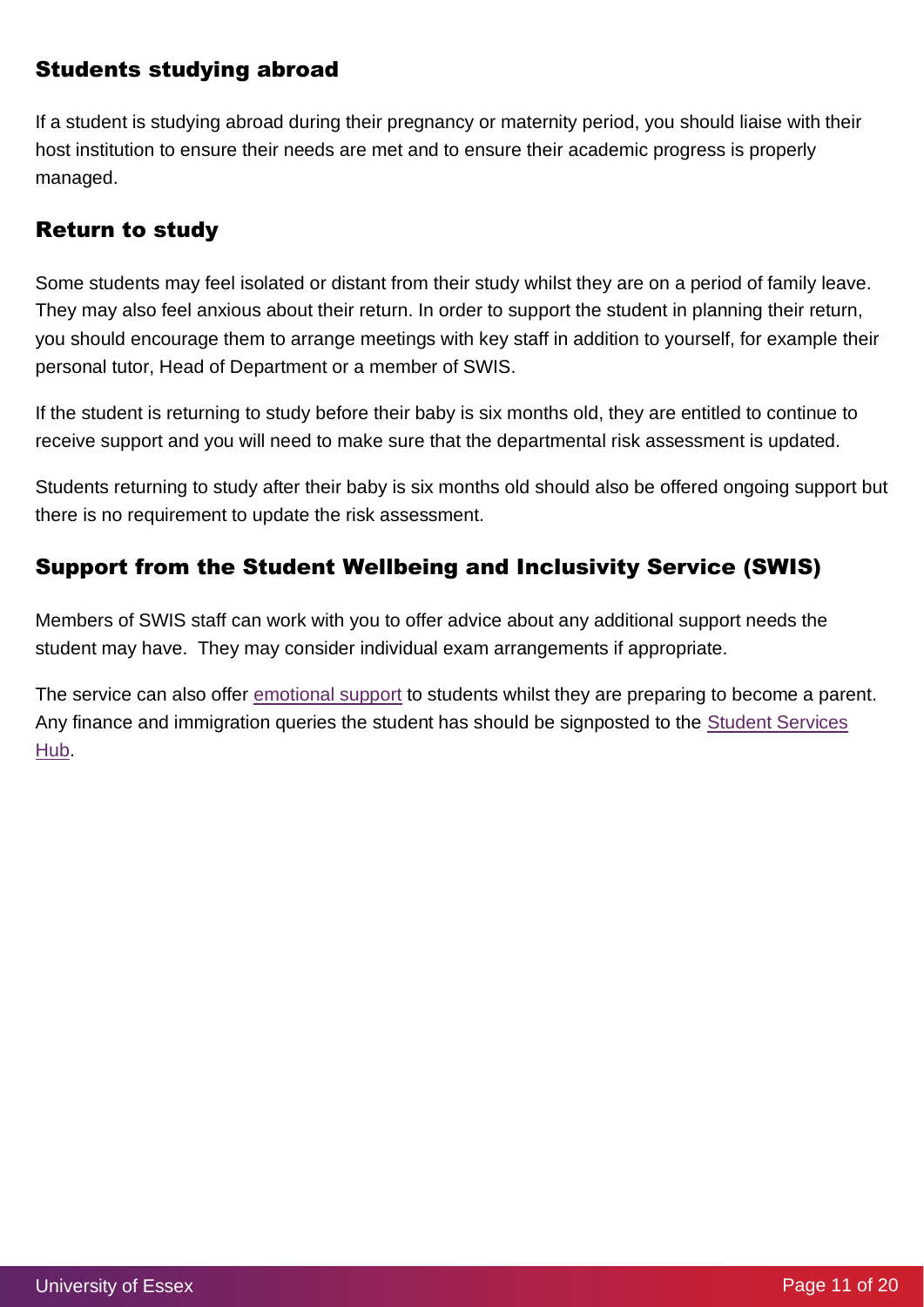# Section 3: General information for students

The topics below are the ones students involved in developing this document thought it was important to include. If you have a question about something not included here, please contact SWIS for advice and guidance.

## Support if you choose not to continue with a pregnancy

You are not obliged to let a member of staff know if you decide to terminate a pregnancy but support from SWIS, and external specialist services (listed in Section 4 of this document), is available should you need it.

If you need to be absent from learning events due to having a termination, you should follow the [University's absence procedures.](https://www.essex.ac.uk/student/attendance-and-engagement/extended-absence)

# Support when things don't go to plan: miscarriage, complications during or after birth, still birth (past the 24th week of pregnancy), neo-natal death

We want to do what we can to support you if things don't go to plan. In addition to providing emotional support through SWIS we will consider the impact on your ability to meet deadlines and sit exams sympathetically through our extenuating circumstances procedures.

We recognise however that you might not or feel up to completing the necessary forms on your own. If this is the case your first point of contact should be able to assist you.

If you need to be absent from learning events due to having a miscarriage, you should follow the University's absence procedures. Family leave arrangements are not affected if your baby is stillborn or dies shortly after birth.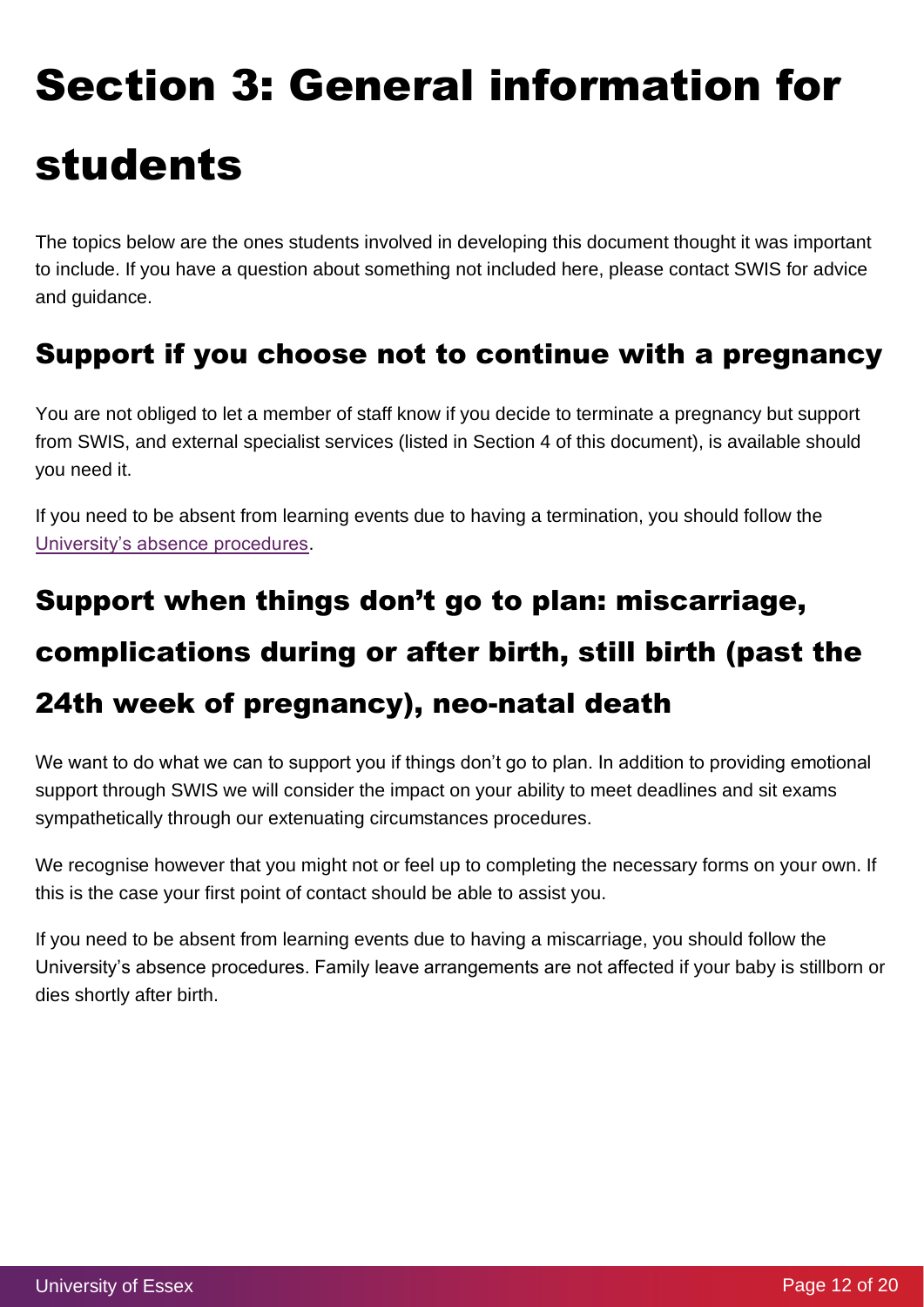## Breastfeeding, changing and rest facilities

A parent and baby room 5A.223 is available at Colchester campus where you can feed, change or express in private. You will need to collect a key fob to enter from the information centre. If you require these facilities at the Loughton or Southend campus you should contact the [Student Services Hub](https://www.essex.ac.uk/student/advice-and-support) in the first instance.

Baby changing facilities are available in a number of locations across all three of our campuses.

## Childcare and funding

You can search for childcare providers across the whole of Essex through Essex County Council's interactive ['find a childcare provider'](https://secureweb1.essex.gov.uk/FIS) service. You can find information here about a range of providers including crèches, day nurseries, baby and toddler groups and childminders.

One of the childcare providers is [Wivenhoe Park Day Nursery](http://www.wivenhoeparkdaynursery.co.uk/) located on Colchester Campus. Information on childcare provided in the Southend on Sea Borough is provided at [early years](https://www.southend.gov.uk/info/200345/early_years_education)  [education.](https://www.southend.gov.uk/info/200345/early_years_education)

You may be eligible to apply for a [Childcare Grant](https://www.gov.uk/childcare-grant) to help pay for your childcare costs or a Parents' [Learning Allowance](https://www.gov.uk/parents-learning-allowance?step-by-step-nav=18045f76-ac04-41b7-b147-5687d8fbb64a) for help with your learning costs.

For more information about childcare visit our ['students with children' webpage.](https://www.essex.ac.uk/student/student-communities/students-with-children)

#### Accommodation

If you are living in University or rented accommodation when you become pregnant you should contact [Accommodation Essex](https://www.essex.ac.uk/student/accommodation) or your private landlord. They may assess whether it is still suitable for you. If, for health and safety reasons, Accommodation Essex advise that you should change your accommodation, they will arrange that for you.

If you are likely to have difficulty in evacuating any University building, including your accommodation, in the event of an emergency such as a fire, we will arrange a PEEP (Personal Emergency Evacuation [Plan\)](https://www.essex.ac.uk/student/fire-safety/peep) for you.

Children under the age of 16 are not permitted to live on campus so you will need to make alternative arrangements for after your baby is born. You will be released from your accommodation contract with no penalty. You will need to check the arrangements with any private landlord.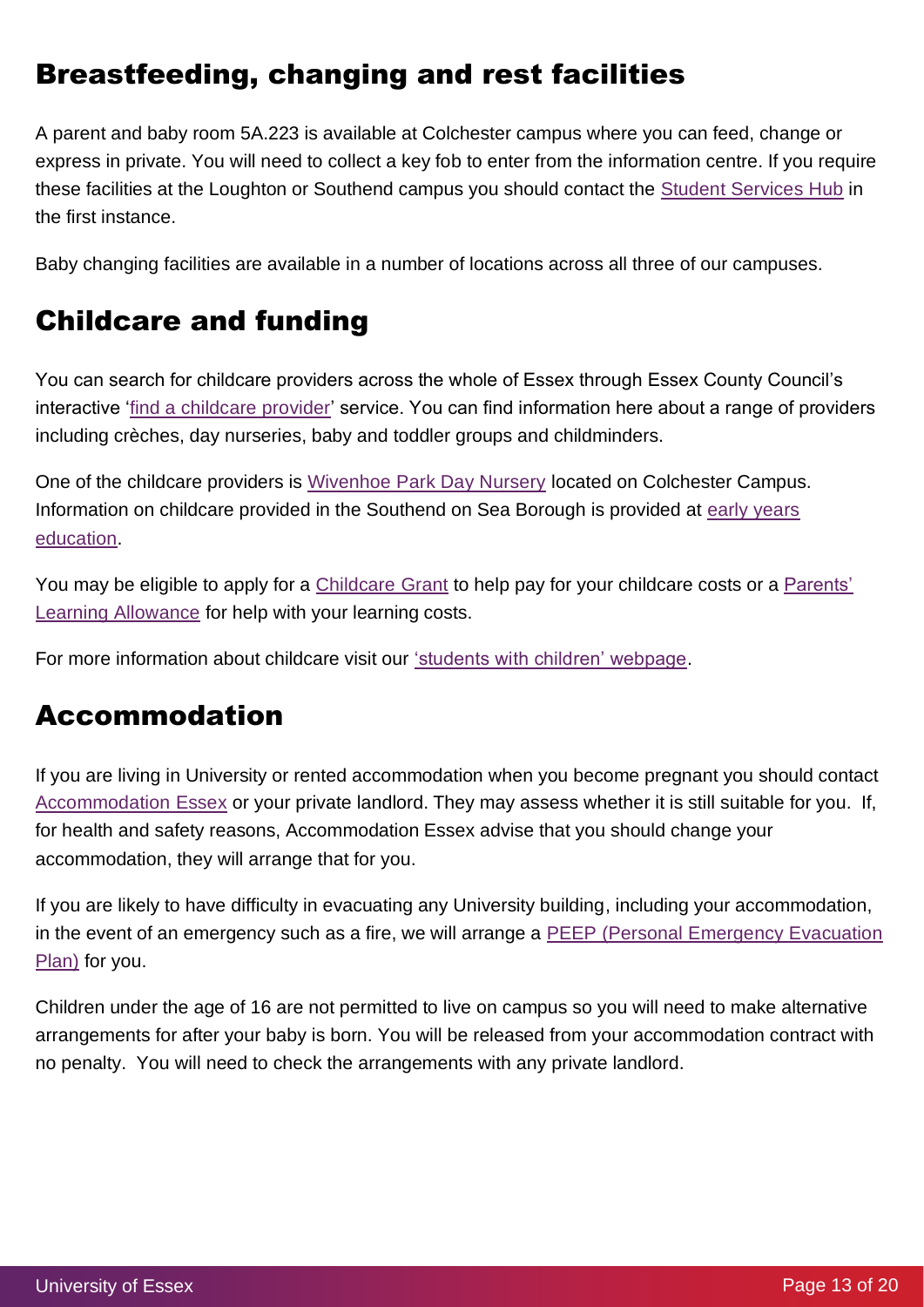# Children in the learning environment and on our campuses

#### We want to maximise your attendance at learning events and recognise that there may be rare occasions, for example, if you are let down by your childcare provider, when you might want to bring your child into a learning event with you. Whilst teaching staff will make every effort to accommodate this there may be a reason, for example a health and safety consideration, why this is not possible.

If you would like to bring your child into a learning event, you should contact the relevant member of staff as soon as possible to discuss this, and always before the learning event itself.

As a family-friendly University, we also want to support student parents by allowing, wherever possible, you to bring your child on to our campuses in order to access study facilities and social spaces. We will facilitate this wherever possible, however because of the different nature and facilities at each of our campuses, local-level policies apply. If you do bring your child on to campus, you are responsible for ensuring they are not disruptive to others and for their safety.

## Studying abroad

If you are studying abroad during your pregnancy or maternity period your first point of contact will liaise with your host institution to ensure that your needs are met.

If you are a UK student studying abroad, you should check the terms and conditions of your visa as you may need to extend your stay or return to the country at a later date.

## International students

If you get pregnant whilst studying in the UK you should seek advice from the [Immigration service](https://www1.essex.ac.uk/immigration/enquiry/default.aspx) as soon as possible especially if you require a visa to remain in the UK longer than originally planned.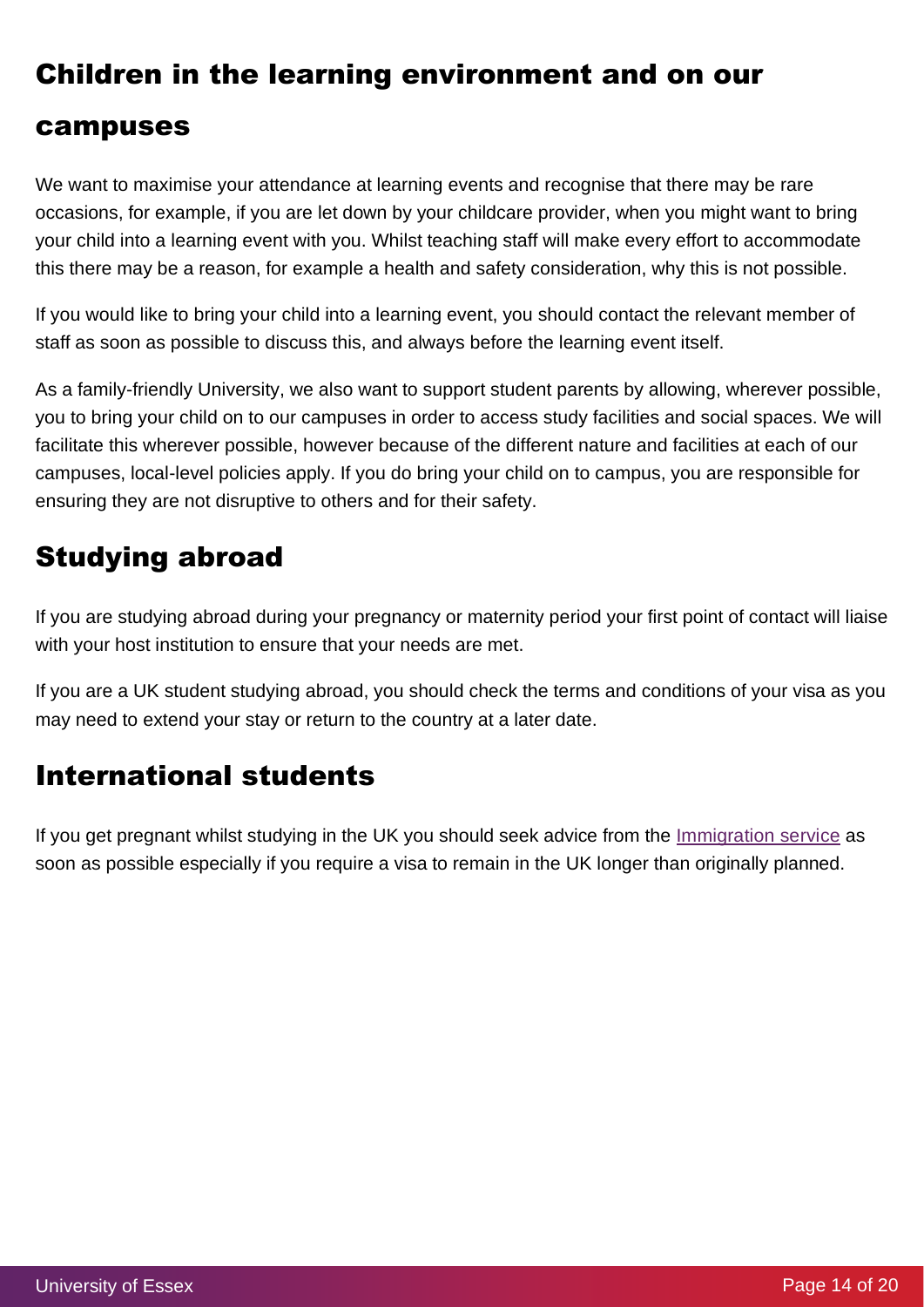# Section 4: External support services and additional resources

- $\blacksquare$ **[Antenatal results and choices](https://www.arc-uk.org/)** This charity helps parents through antenatal screening and its consequences.
- **[British Pregnancy Advisory Service](https://www.bpas.org/)** This charity advocates and cares for women and  $\blacksquare$ couples who decide to end a pregnancy.
- **[Adoption UK](https://www.adoptionuk.org/)** This charity is run by and for adopters, providing self-help information, advice, support and training on all aspects of adoption and adoptive parenting.
- The [Miscarriage Association](https://www.miscarriageassociation.org.uk/) This charity offers support and information to anyone affected  $\blacksquare$ by the loss of a baby in pregnancy.
- **[Sands](https://sands.org.uk/)** This still birth and neonatal death charity provides support to anyone affected by the loss of  $\blacksquare$ a baby.
- **[Working families](https://www.workingfamilies.org.uk/articles/pregnancy-and-maternity-for-students)** This charity provides advice for parents and carers including a quide called:  $\blacksquare$ Pregnancy and maternity for students: a guide to finance and benefits.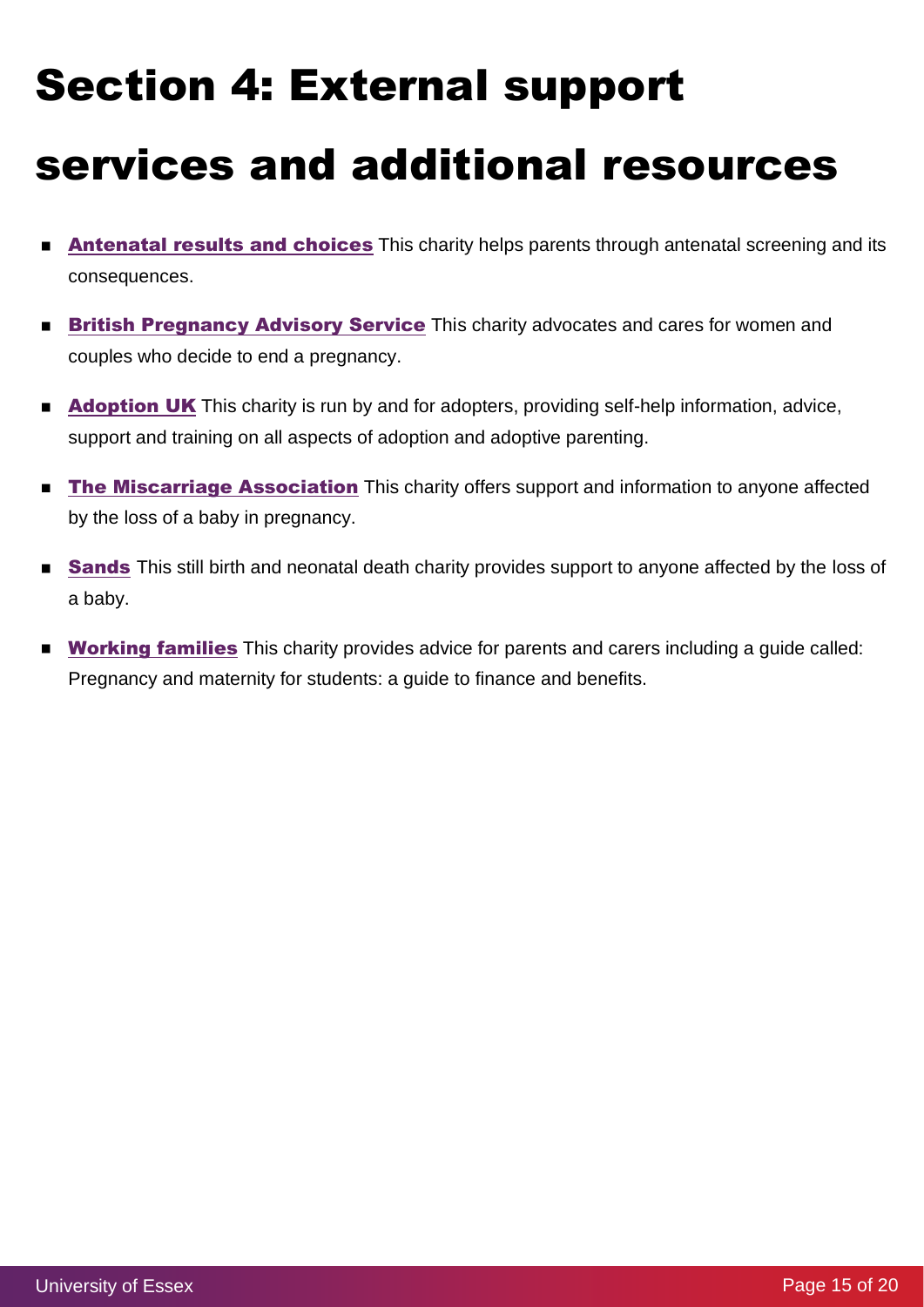# Appendix A

## Checklist for 'first point of contact' staff

If you are the first point of contact for a student, using this checklist will help you fulfil your responsibilities and ensure the journey into parenthood is a positive experience for students.

- 1. Access the ['pregnancy and your studies'](https://www.essex.ac.uk/student/healthcare/pregnancy-and-your-studies) pages of the Student Directory to familiarise yourself with the resources and information provided
- 2. Arrange to meet the student so that you can discuss the support available and complete the Pregnancy and Maternity Support Plan (the Plan).
- 3. Ask the student whether they have had a pregnancy risk assessment. If they have, ask for a copy. If not arrange for one to be carried out. You can carry out a pregnancy risk assessment yourself or, with the consent of the student, you can ask the person in your department who deals with risk assessments (if you have one).
- 4. Agree with the student how often they would like to be in contact and set up calendar reminders to check in with them.
- 5. Consider whether you need to inform any other staff about the pregnancy e.g. your Department Manager, the student's personal tutor, SWIS, placement contacts etc. Before informing anyone else, obtain the consent of your student to do so (a consent form is at the back of the Plan).
- 6. When checking in with the student review the Plan to make sure it remains fit for purpose. Prompt if you think the risk assessment needs updating.
- 7. Offer your support as first point of contact until the baby is 6 months old.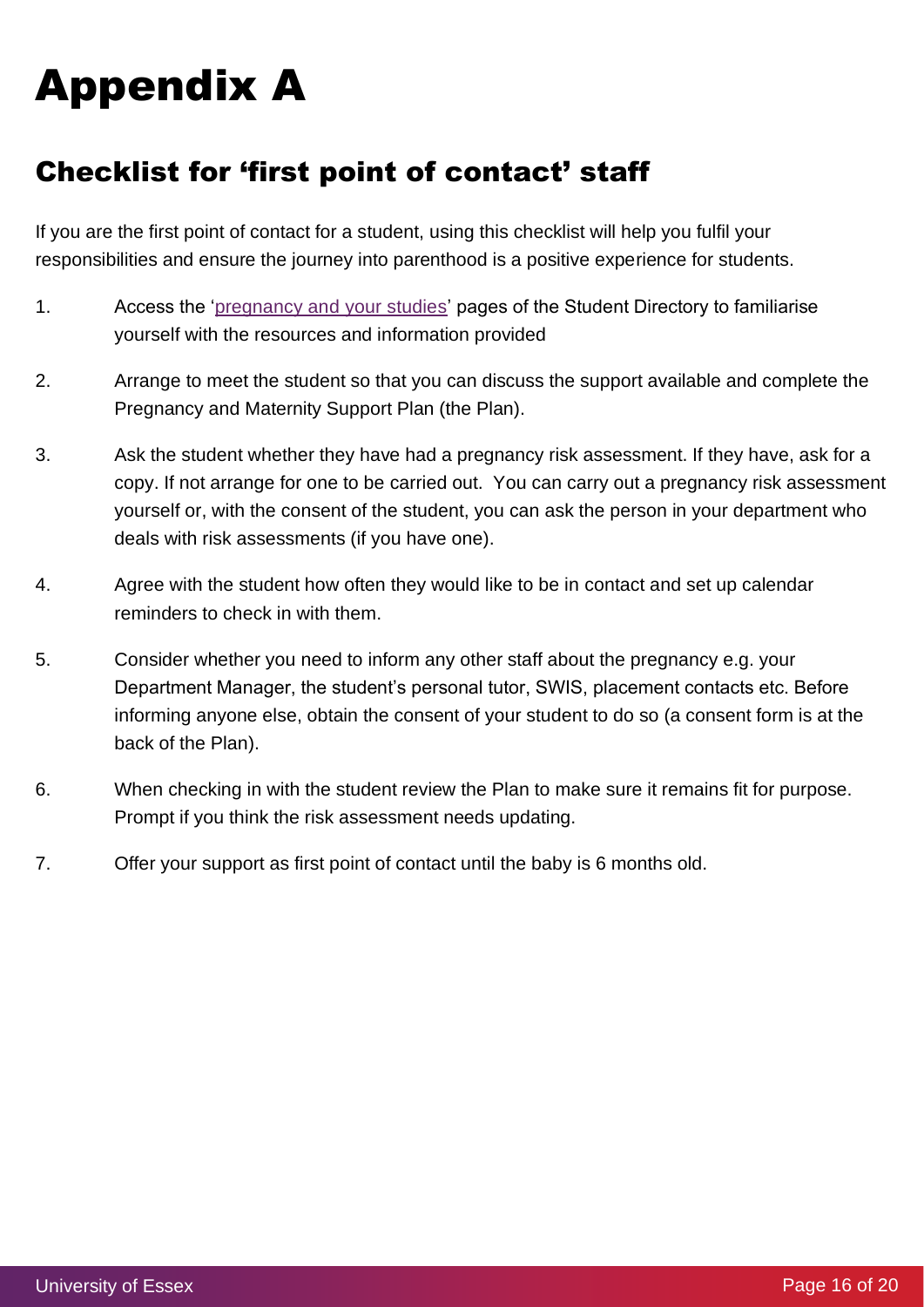## Checklist for students

If you are pregnant or about to become a parent we encourage you to inform the university as soon as possible so that we can put in place the support you need. Using this checklist will help to ensure you are aware of your options and the support available to you.

- 1. Identify someone to be your 'first point of contact'. This can be a member of staff in your department or a member of the Student Wellbeing and Inclusivity Service (SWIS). You can approach the member of staff directly or via another member of staff.
- 2. Meet with your first point of contact to discuss support and to complete a Pregnancy and Maternity Support Plan (if appropriate).
- 3. If you are pregnant, ensure your department carries out a pregnancy risk assessment. Your first point of contact will arrange this.
- 4. If you are considering intermitting, you will need to consider the impact on the following: continuing with your studies, your University accommodation (if applicable), tuition fees, eligibility for benefits and exemptions. Before deciding to intermit, talk to your first point of contact.
- 5. If you are a Tier 4 student, you should seek immigration advice from the International [Services Team.](https://www1.essex.ac.uk/immigration/enquiry/default.aspx)
- 6. Attend planned meetings with, and respond to emails from, your first point of contact.
- 7. If you have any queries, or experience any difficulties, in relation to your pregnancy or accessing your studies, talk to your first point of contact as soon as possible.